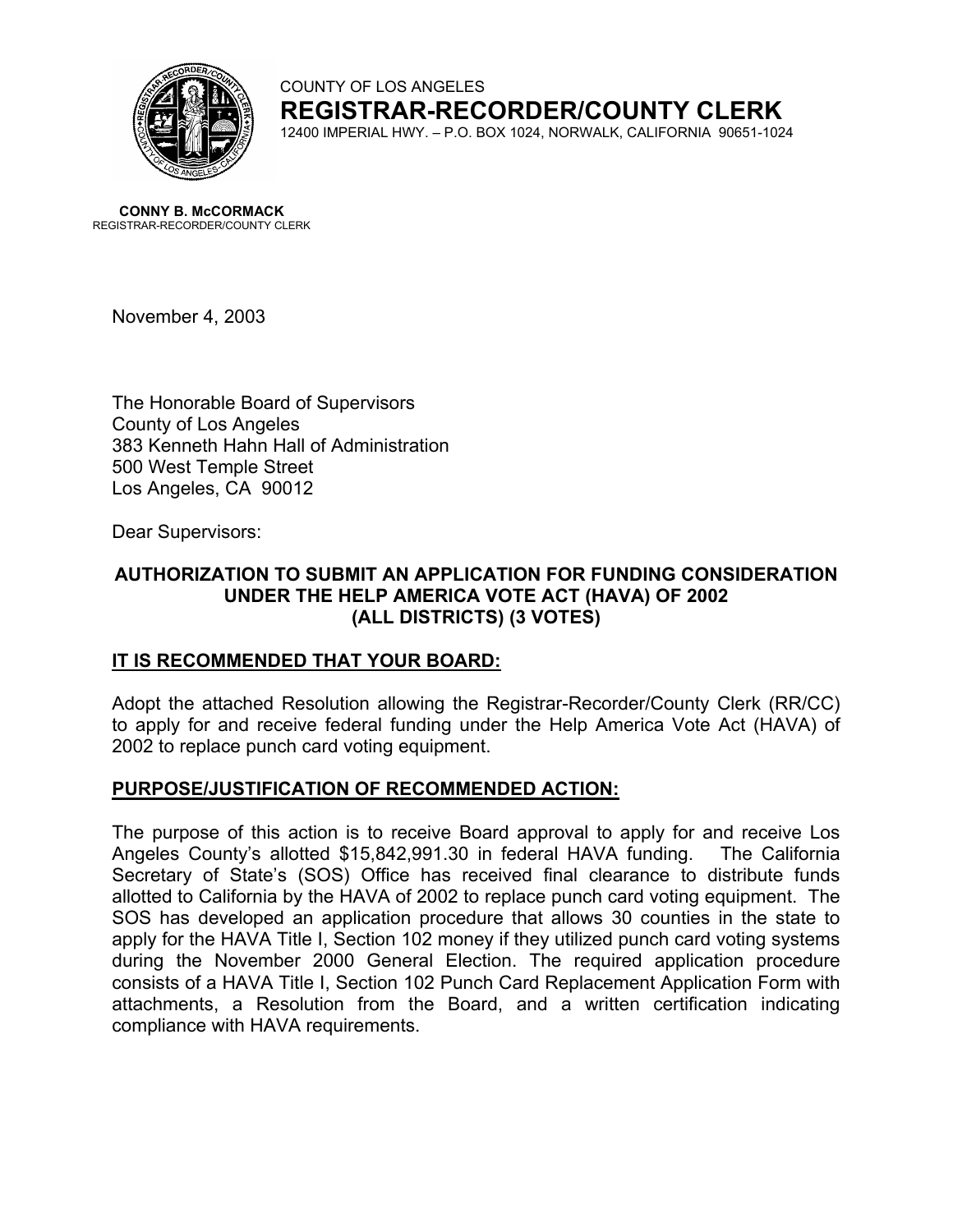The Honorable Board of Supervisors November 4, 2003 Page 2

## **Implementation of Strategic Plan Goals:**

**Goal No. 1: Service Excellence:** Provide the public with effective delivery of services within the County by implementing strategies related to fiscal responsibility and service integration by modernizing voting systems.

**Goal No. 4: Fiscal Responsibility:** Ensure the County's fiscal responsibility by effectively managing and enhancing current fiscal strategies as well as pursuing additional revenue options such as federal funding provided by the HAVA of 2002.

## **FISCAL IMPACT:**

.

Approval of the attached Resolution will permit the County to apply for and receive its portion of federal funding provided under Title I, Section 102 of the HAVA of 2002. According to documents provided by the California SOS, the County of Los Angeles is entitled to approximately \$3,192.22 for each of the 4,963 certified precincts used during the November 2000 General Election, for a total of \$15,842,991.30 in federal funds to replace punch card voting systems.

## **FINANCING:**

Not Applicable.

## **FACTS AND PROVISIONS/LEGAL REQUIREMENTS:**

Title I, Section 102 of the HAVA of 2002 requires payments to states to replace punch card voting systems. California received notice from the United States General Services Administration that its allocation of federal funds are required by the HAVA to be apportioned to counties through a formula that provides a fixed sum of money for each "qualifying precinct", using a "punch card" voting system in the November 7, 2000 General Election. According to the California Statement of the Vote, there were 17,957 qualifying precincts in California for the November 2000 General Election which resulted in a per precinct allocation of approximately \$3,192.22. During the November 2000 General Election, Los Angeles County utilized a punch card voting system at each of its 4,963 voting locations. The County's allocation is \$15,842,991.30 in federal funding to replace its punch card voting system.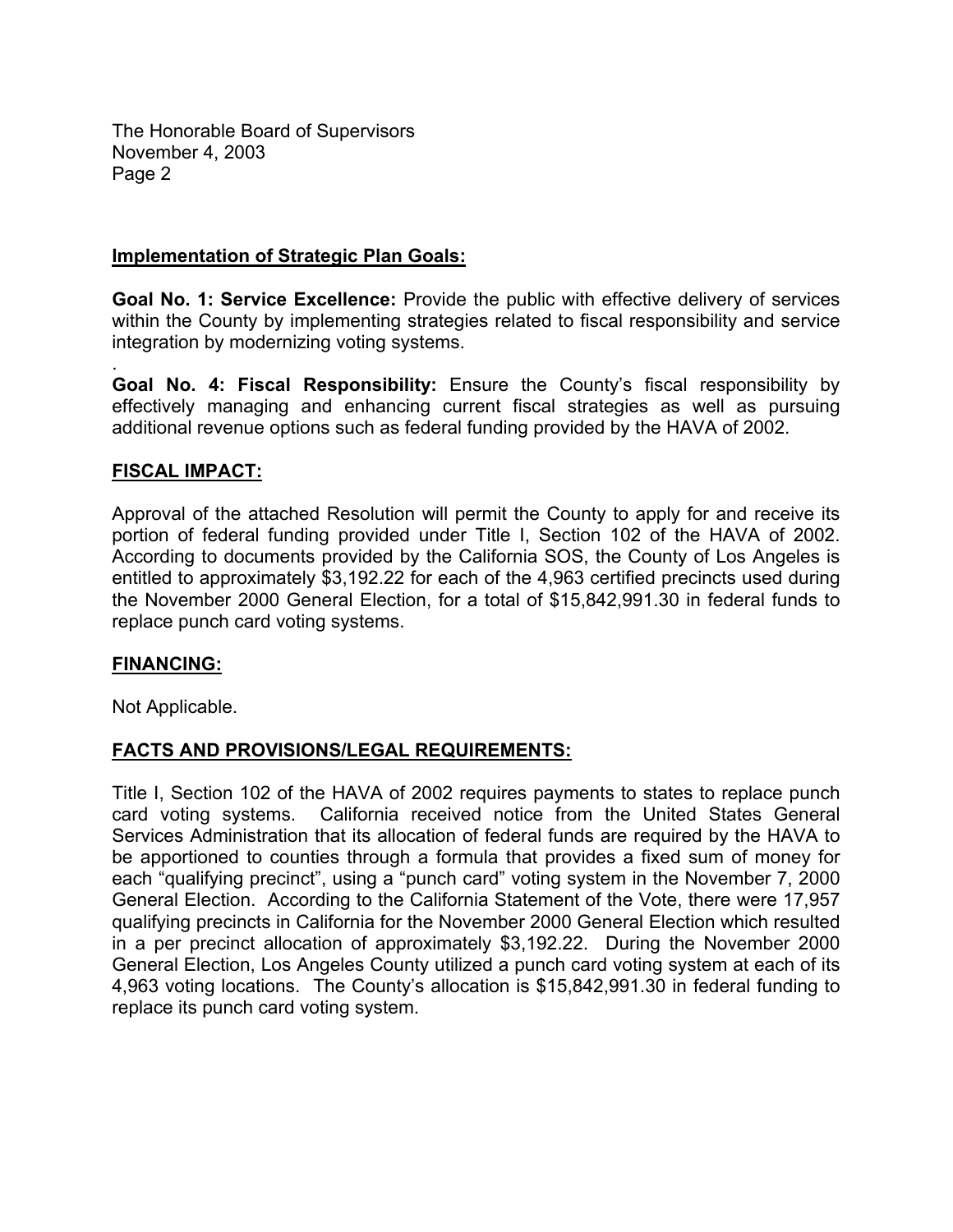The Honorable Board of Supervisors November 4, 2003 Page 3

# **IMPACT ON CURRENT SERVICES:**

Approval of the Resolution by the Board of Supervisors allows the RR/CC to proceed with applying for dedicated resources to modernize voting equipment utilized by the public.

Respectfully submitted,

CONNY B. McCORMACK Registrar-Recorder/County Clerk

CMC:KC:ds:eb

**Attachments** 

c: Chief Administrative Office Executive Officer, Board of Supervisors County Counsel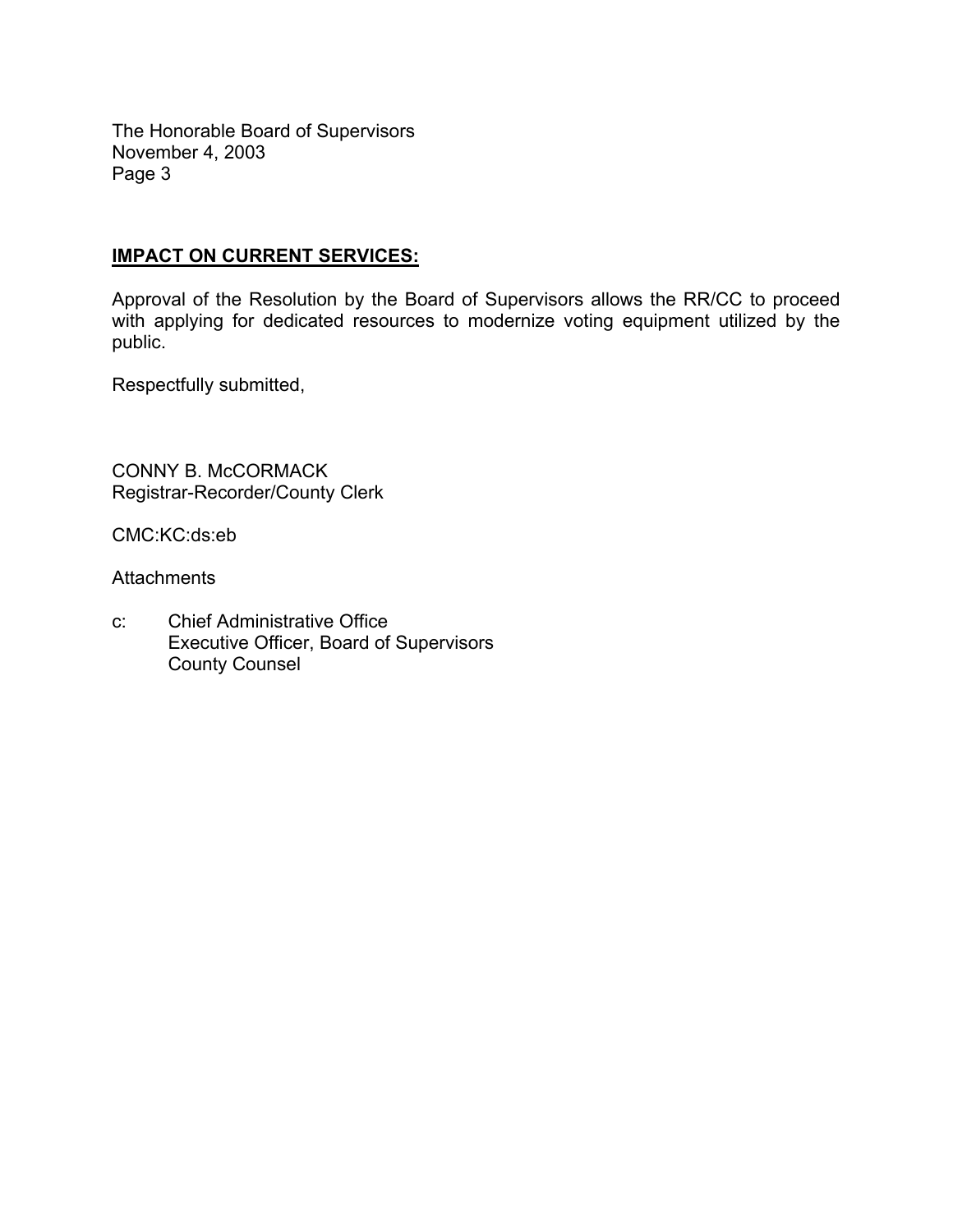# RESOLUTION OF THE LOS ANGELES COUNTY BOARD OF SUPERVISORS APPROVING THE APPLICATION FOR FUNDS UNDER THE HELP AMERICA VOTE ACT (HAVA) OF 2002 LOS ANGELES COUNTY APPLICATION FOR HAVA FUNDING

**WHEREAS**, the Help America Vote Act of 2002 has been enacted to improve election administration, specifically the replacement of punch card voting systems in Title I, Section 102; and

**WHEREAS**, the Secretary of State has been delegated the responsibility for the administration of the Help America Vote Act of 2002 and Title I, Section 102 specifically, setting up necessary procedures; and

**WHEREAS**, the Secretary of State has established procedures to require counties to certify by resolution approval of the application process before submission of said application to the Secretary of State;

**NOW, THEREFORE, BE IT RESOLVED** that the Los Angeles County Board of Supervisors:

- 1. Approves the filing of an application for assistance for the above project to be funded from the Help America Vote Act of 2002, Title I, Section 102; and
- 2. Certifies the County understands the assurances and certification in the application form which are attached and incorporated herein as Attachment 1, Attachment 2 and Exhibits A through E; and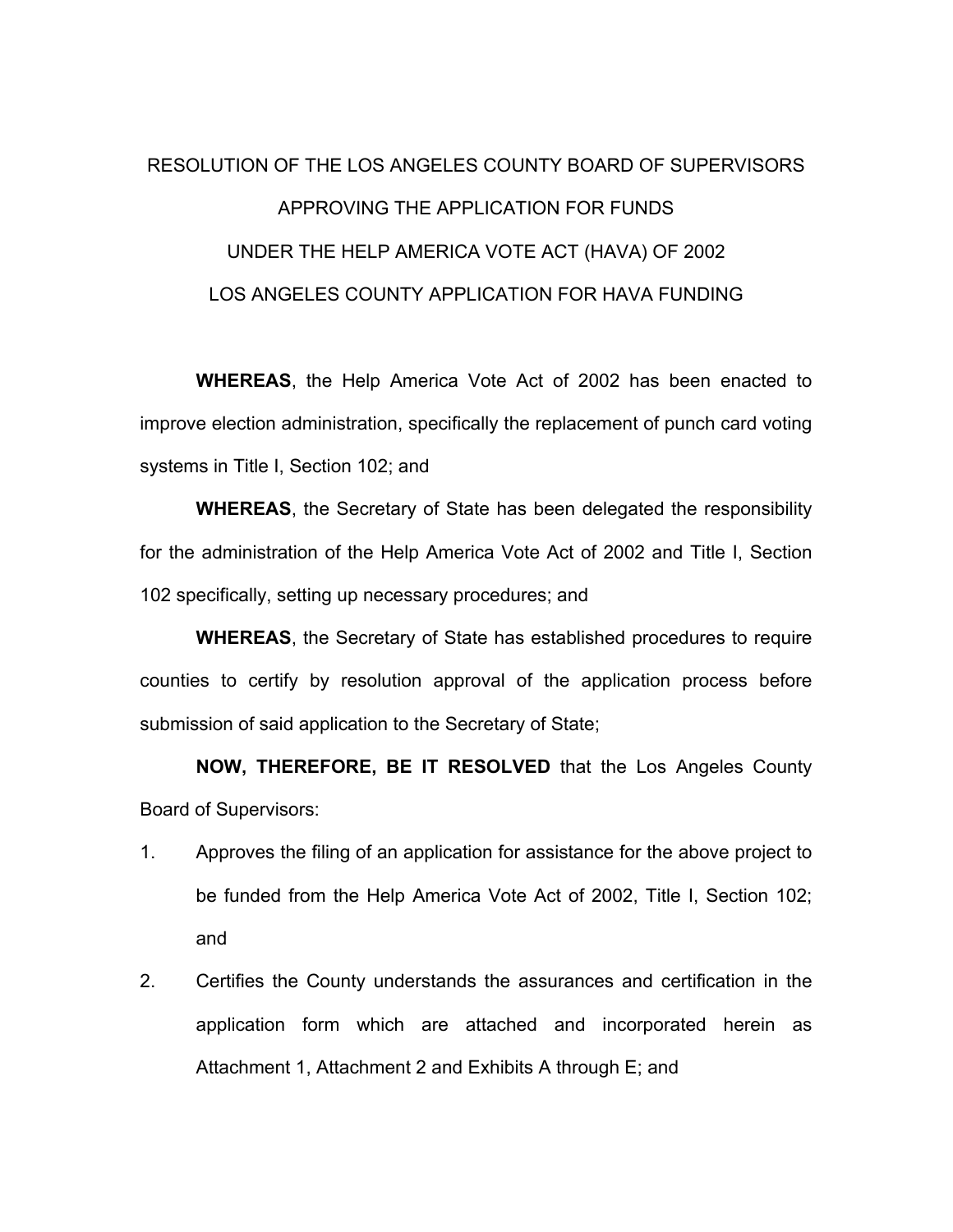- 3. Certifies the County has reviewed and understands the application and procedures; and
- 4. Appoints the Registrar-Recorder/County Clerk or her designee as agent to conduct all negotiations, execute and submit all documents including, but not limited to applications, State of California Standard Agreement with attachments, payment requests and so on, which may be necessary for the completion of the aforementioned project.

The foregoing resolution was on the day of October, 2003, adopted by the Board of Supervisors of the County of Los Angeles and ex-officio the governing body of all other special assessment and taxing districts, agencies and authorities for which said Board so acts.

> VIOLET VARONA-LUKENS, Executive Officer-Clerk of the Board of Supervisors Of the County of Los Angeles

By:\_\_\_\_\_\_\_\_\_\_\_\_\_\_\_\_\_\_\_\_\_\_\_\_\_\_\_\_\_\_

**Deputy** 

APPROVED AS TO FORM:

LLOYD W. PELLMAN County Counsel

By:\_\_\_\_\_\_\_\_\_\_\_\_\_\_\_\_\_\_\_\_\_\_\_\_\_ JUDY WHITEHURST Senior Deputy County Counsel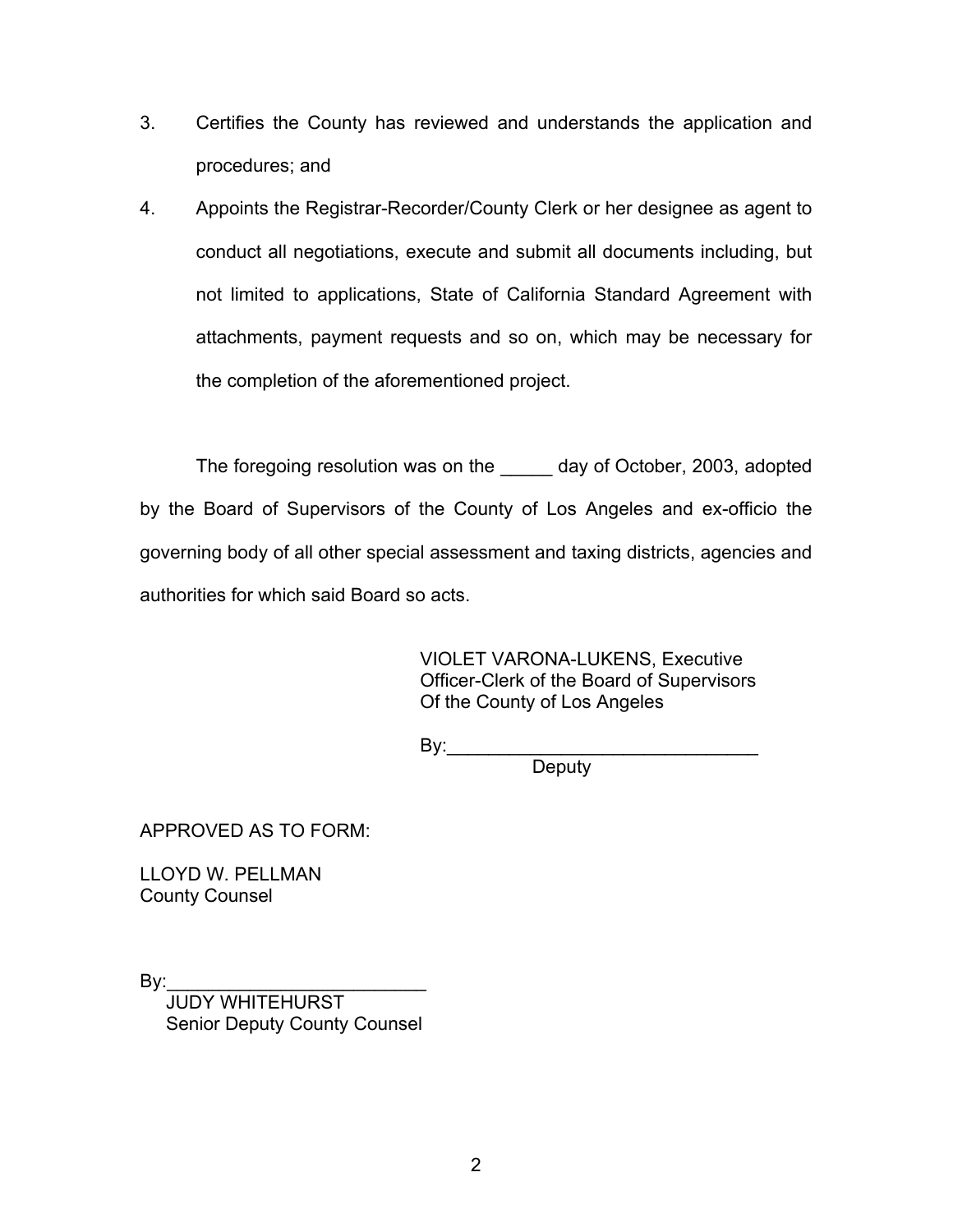# **CERTIFICATION**

1. The County used punch card voting equipment, as defined by the HAVA, Title I, Section 102 (e), to conduct the November 2000 General Election.

**The County of Los Angeles certifies** that Votomatic punch card voting equipment, as defined by the HAVA, Title I, Section 102 (3), was used to conduct the November 2000 General Election.

2. The number of precincts for that election (as reported in the Statement of the Vote for the November 7, 2000 General election, as published by the Secretary of State).

**The County of Los Angeles certifies** that 4,963 precincts, as reported to the State of California in the Statement of the Vote, were used to conduct the November 2000 General Election.

3. That the County either has replaced or agrees to replace all punch card voting systems in every qualifying precinct in the county not later than January 1, 2004 (or January 1, 2006 if the deadline is extended in a waiver requested by the Secretary of State).

**The County of Los Angeles agrees** to replace all punch card voting systems in every qualifying precinct by January 1, 2006 (SOS will request waiver). The County will transition from a punch card voting system to a paper-based optical scan voting system, InkaVote, by March 2004 and anticipates transition to full DRE (direct recording electronic) by no later than January 1, 2006.

4. If the County does not replace, by the specified deadline, all punch card voting equipment in all qualifying precincts, it agrees to refund to the State an amount equal to \$3,192.22 (including any interest, if required by state or federal law) multiplied by the number of qualifying precincts in which all punch card voting equipment is not replaced.

**The County of Los Angeles agrees** to refund to the State, an amount equal to \$3,192.22 (including interest, if required) multiplied by the number of qualifying precincts in which all punch card voting equipment is not replaced.

5. Identifying information (including the name and vendor) for the voting system that the County has purchased, or will purchase, to replace the punch card voting system, and a certification that the replacement voting system: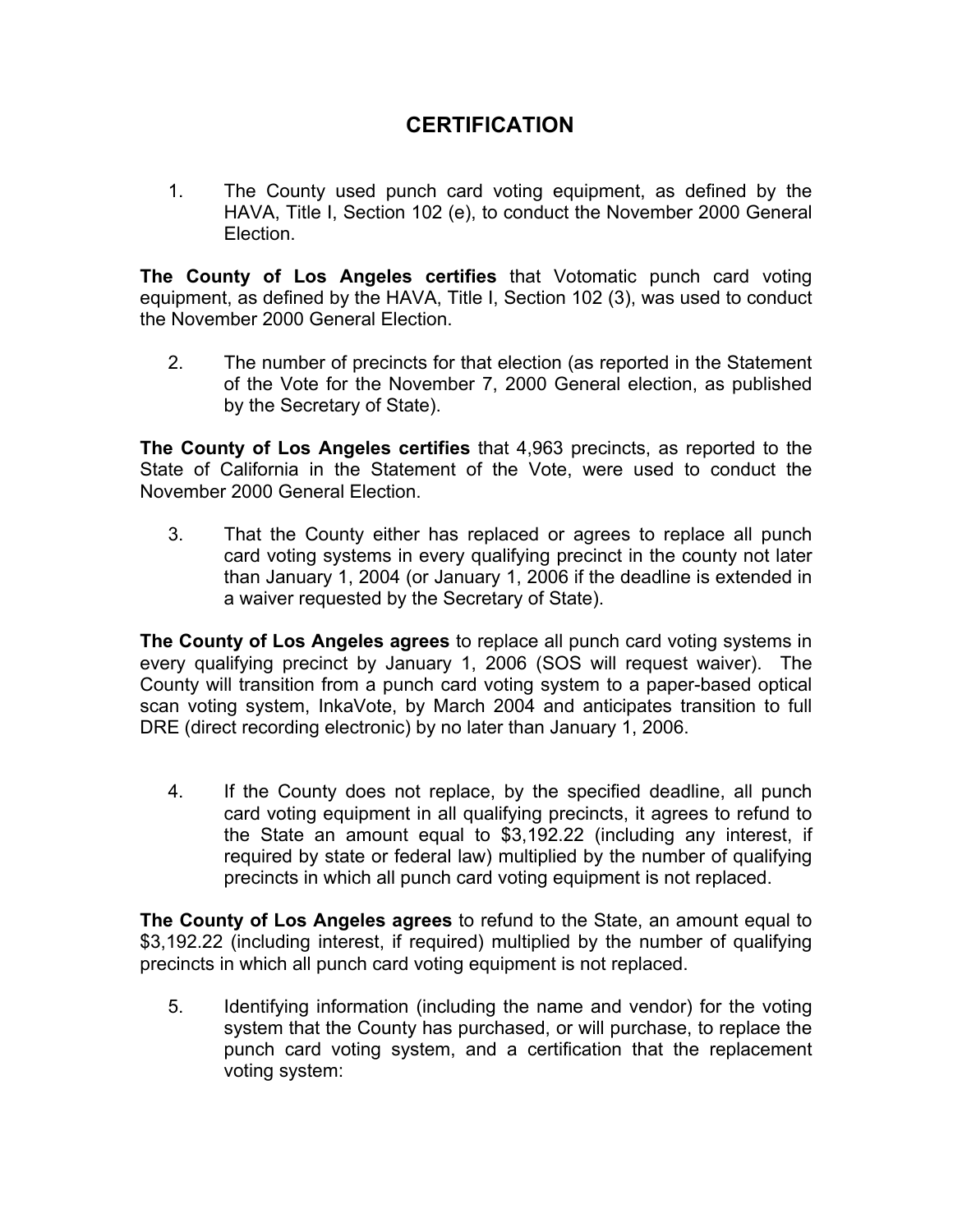A. Is not a punch card voting system within the meaning of Section 102 (e) of the HAVA.

**The County of Los Angeles certifies** that the new voting systems (InkaVote and DRE) are not punch card voting systems within the meaning of Section 102 (e) of the HAVA.

> B. Is not inconsistent with the laws described in Section 906 of the HAVA.

**The County of Los Angeles certifies** that the new voting systems are consistent with the laws described in Section 906 of the HAVA.

C. Meets the requirement of Section 301 of the HAVA.

**The County of Los Angeles certifies** that the new voting systems meet the requirements of Section 301 of the HAVA.

> D. Is certified by the Secretary of State for use as a voting system in California.

**The County of Los Angeles certifies** that the new voting systems have been certified for use by the California Secretary of State.

6. A "State of California Standard Agreement with attachment" must be entered into between the Secretary of State and the County in order for funds to be disbursed. No funds will be able to be disbursed to the County until this contract has been fully executed.

**The County of Los Angeles is attaching** a complete copy of the State of California Standard Agreement with attachments.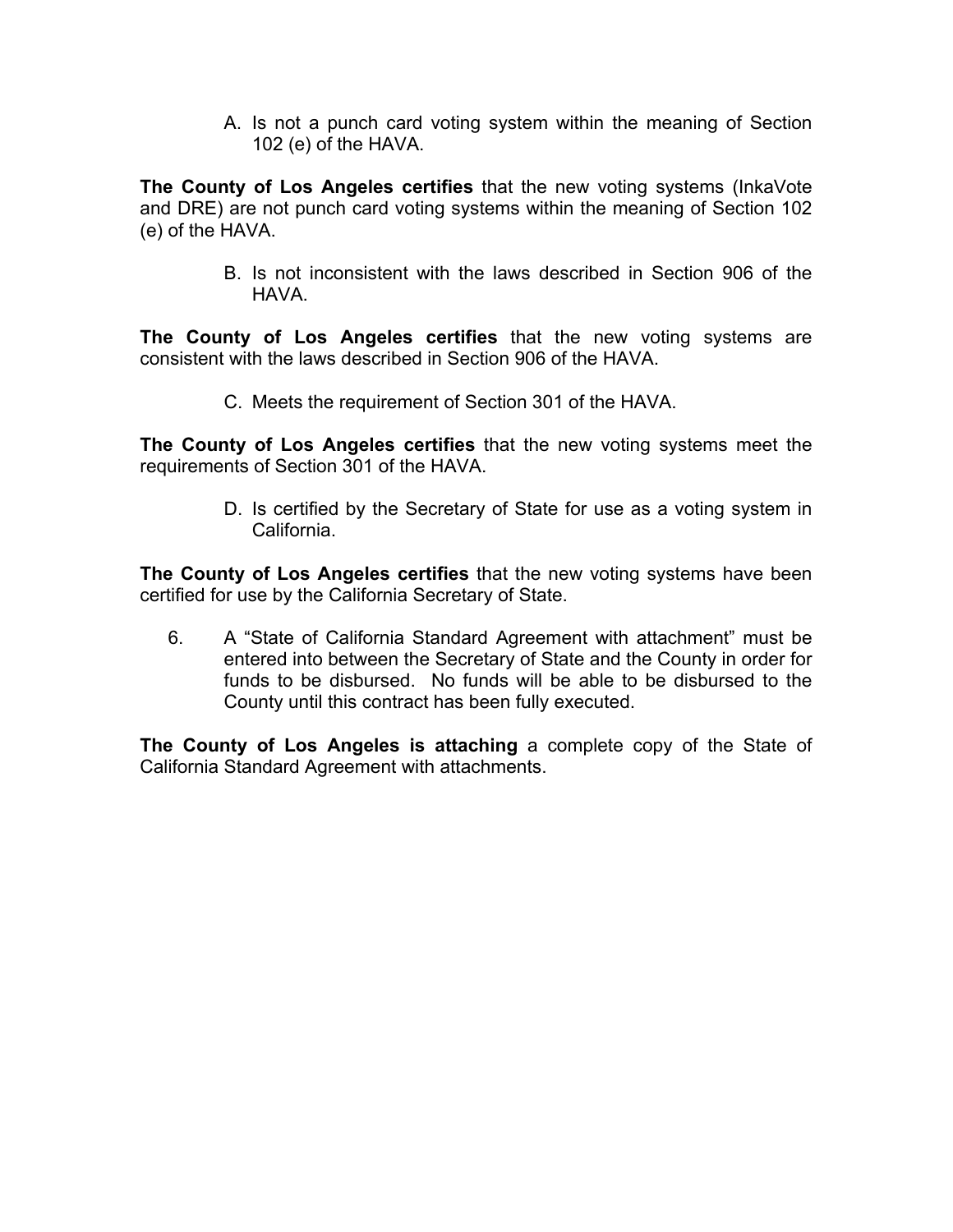| Help America Vote Act of 2002 (HAVA) |  |  |  |
|--------------------------------------|--|--|--|
|--------------------------------------|--|--|--|

| <b>County Elections Official Contact</b> | SOS Use Only               |
|------------------------------------------|----------------------------|
| County Name: Los Angeles                 | Date Received:             |
| County Address: 12400 Imperial Highway   | Date Reviewed:             |
| Norwalk, CA 90650                        | Date Application Approved: |
| Contact Name: Conry B. McComack          | Comments:                  |
| Title: Registrar-Recorder County Clerk   |                            |
| Telephone: (562) 462-2716                |                            |
| Email: crecoma@ncc.co.ta.ca.us           |                            |
| FAX (562) 539-4790                       |                            |

A written certification by the County Board of Supervisors must be submitted with this form to address all of the following areas: (see attached procedures)

- a. The county used punch card voting equipment, as defined by the HAVA, Title I Section 102 (e) to conduct the November 7, 2000 General Election.
- b. The number of qualifying precincts for that election (as reported in the Statement of Vote for the November 7, 2000 General Election, as published by the Secretary of State).
- c. That the county either has replaced or agrees to replace all punch card voting systems in every qualifying precinct in the county not later than November 2004 (or January 1, 2006 if the deadline is extended by a waiver requested by the Secretary of State). in
- If the county does not replace, by the specified deadline, all punch card voting equipment in d. all qualifying precincts, it agrees to refund to the State an amount equal to \$3,192.22. (including any interest, if required by state or federal law) multiplied by the number of qualifying precincts in which all punch card voting equipment is not replaced.
- e. Specific information on the voting system, including the name and vendor for the voting system that the county has purchased, or will purchase to replace the punch card voting system and copies of receipts of the actual purchase and expenditures.
- ŧ. A certification that the replacement voting system (1) is not a punch card voting system within the meaning of Section 102 of the HAVA;(2) Is not inconsistent with the laws described in Section 906 of the HAVA; (3) Meets the requirements of Section 301 of the HAVA; and (4) is certified by the Secretary of State for use as a voting system in California.
- g. Execution of a State of California Standard Agreement (with attachments) between the Secretary of State and the County.

I certify that the information contained in this form including all attachments is true and correct and that the project for which funds are being sought complies with the requirements set forth in the Help America Vote Act of 2002.

rame Diction Falffron for Date 10-22-03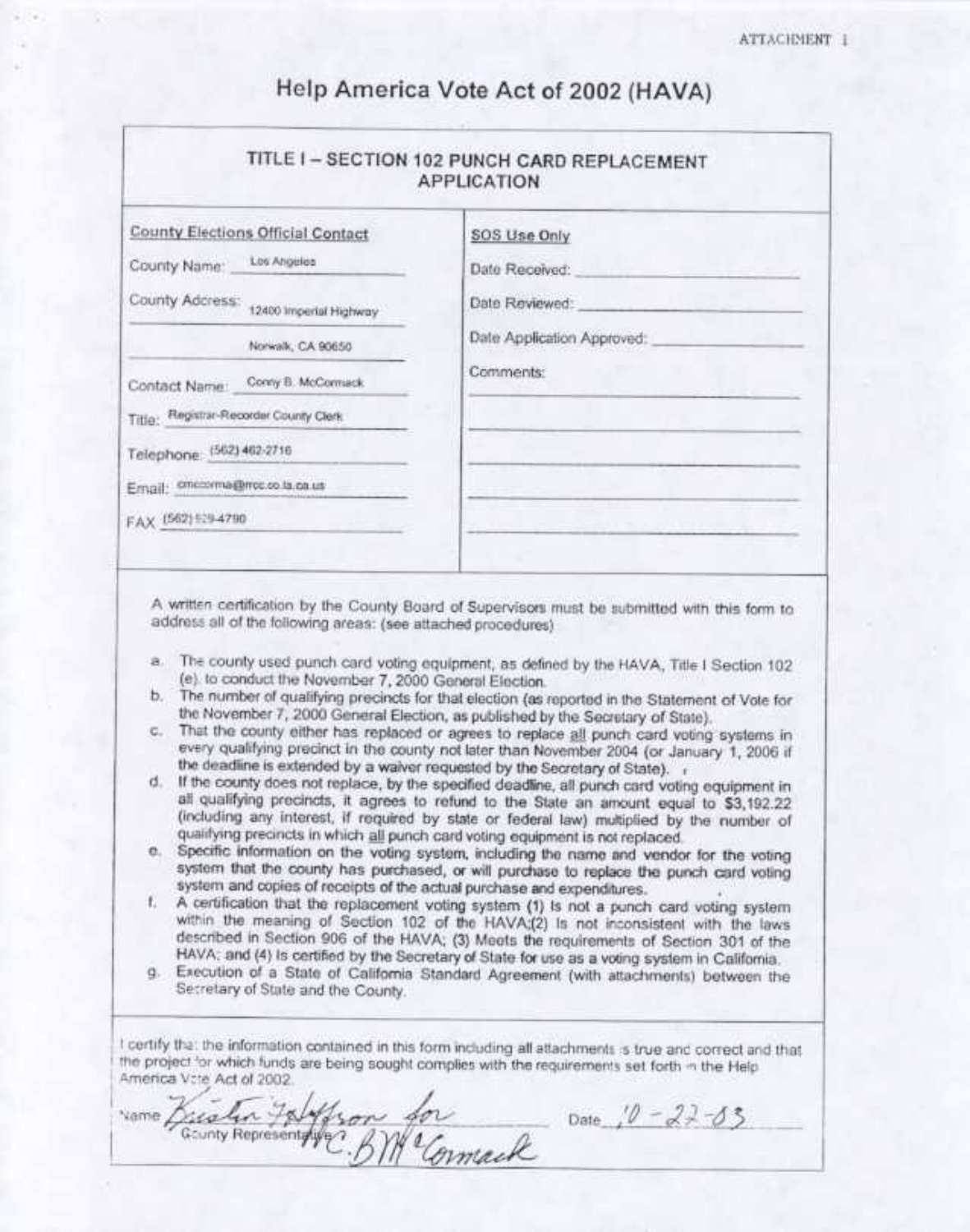ATTACHEMENT 2

|                     | STD 213 (Rev 06/03)                                                                             |                     |                                                                                                                              | AGREEVENT NUMBER<br>03SA580060   |         |
|---------------------|-------------------------------------------------------------------------------------------------|---------------------|------------------------------------------------------------------------------------------------------------------------------|----------------------------------|---------|
|                     |                                                                                                 |                     |                                                                                                                              | REGISTRATION NUMBER              |         |
|                     |                                                                                                 |                     |                                                                                                                              |                                  |         |
|                     | <b>ETATE AGENCY'S NAME</b>                                                                      |                     | This Agreement is entered into between the State Agency and the Contractor named below:                                      |                                  |         |
|                     | SECRETARY OF STATE<br>CONTRACTORS NAME                                                          |                     |                                                                                                                              |                                  |         |
|                     | County of Los Angeles                                                                           |                     |                                                                                                                              |                                  |         |
| $\overline{2}$      | The term of this<br>Agreement is:                                                               | September 1, 2003   | through<br>January 1, 2006                                                                                                   |                                  |         |
| з.                  | The maximum amount<br>of this Agreement is:                                                     | s<br>15,842,991.30  |                                                                                                                              |                                  |         |
|                     | part of the Agreement.                                                                          |                     | 4. The parties agree to comply with the terms and conditions of the following exhibits which are by this reference made a    |                                  |         |
|                     | Exhibit A - Scope of Work                                                                       |                     |                                                                                                                              |                                  | 1 pages |
|                     | Exhibit B - Budget Detail and Payment Provisions                                                |                     |                                                                                                                              |                                  | 1 pages |
|                     | Exhibit C* - General Terms and Conditions                                                       |                     |                                                                                                                              |                                  | 103     |
|                     | Check mark one item below as Exhibit D:                                                         |                     |                                                                                                                              |                                  |         |
|                     | ×ı                                                                                              |                     | Exhibit - D Special Terms and Conditions (Attached hereto as part of this agreement)                                         |                                  | 1 pages |
|                     | Exhibit - D* Special Terms and Conditions                                                       |                     |                                                                                                                              |                                  |         |
|                     |                                                                                                 |                     |                                                                                                                              |                                  |         |
|                     | Exhibit E - Additional Provisions                                                               |                     |                                                                                                                              |                                  | pages   |
|                     | Exhibit F - Approved Application                                                                |                     |                                                                                                                              |                                  | pages   |
|                     | Exhibit G - County Resolution                                                                   |                     |                                                                                                                              |                                  | pages   |
|                     | These documents can be viewed at www.ols.dgs.ca.gov/Standard+Language                           |                     | Items shown with an Astensk ("), are hereby incorporated by reference and made part of this agreement as if attached hereto. |                                  |         |
|                     | IN WITNESS WHEREOF, this Agreement has been executed by the parties hereto.                     |                     |                                                                                                                              |                                  |         |
|                     |                                                                                                 | CONTRACTOR          |                                                                                                                              | California Department of General |         |
|                     | CONTRACTOR'S NAME (if other than an individual, state whether a corporation, pertnership, etc.) |                     |                                                                                                                              | Services Use Only                |         |
|                     | County of Los Angeles                                                                           |                     |                                                                                                                              |                                  |         |
|                     | BY (Authorized Signature)                                                                       |                     | DATE SIGNED (De ear type)                                                                                                    |                                  |         |
|                     |                                                                                                 |                     |                                                                                                                              |                                  |         |
|                     | PRINTED NAME AND TITLE OF PERSON SIGNING                                                        |                     |                                                                                                                              |                                  |         |
|                     | Conny B. McCormack                                                                              |                     |                                                                                                                              |                                  |         |
|                     |                                                                                                 |                     |                                                                                                                              |                                  |         |
|                     | 12400 Imperial Highway Norwalk, CA 90650                                                        |                     |                                                                                                                              |                                  |         |
| B<br><b>ADDRESS</b> |                                                                                                 | STATE OF CALIFORNIA |                                                                                                                              |                                  |         |
|                     | AGENCY NAME                                                                                     |                     |                                                                                                                              |                                  |         |
|                     | Secretary of State                                                                              |                     |                                                                                                                              |                                  |         |
|                     | BY (Authorized Signature)                                                                       |                     | DATE SIGNED (De not type)                                                                                                    |                                  |         |
|                     |                                                                                                 |                     |                                                                                                                              |                                  |         |
|                     | PRINTED NAME AND TITLE OF PERSON SIGNING.                                                       |                     |                                                                                                                              | Exempt per                       |         |
| ADDRESS:            |                                                                                                 |                     |                                                                                                                              |                                  |         |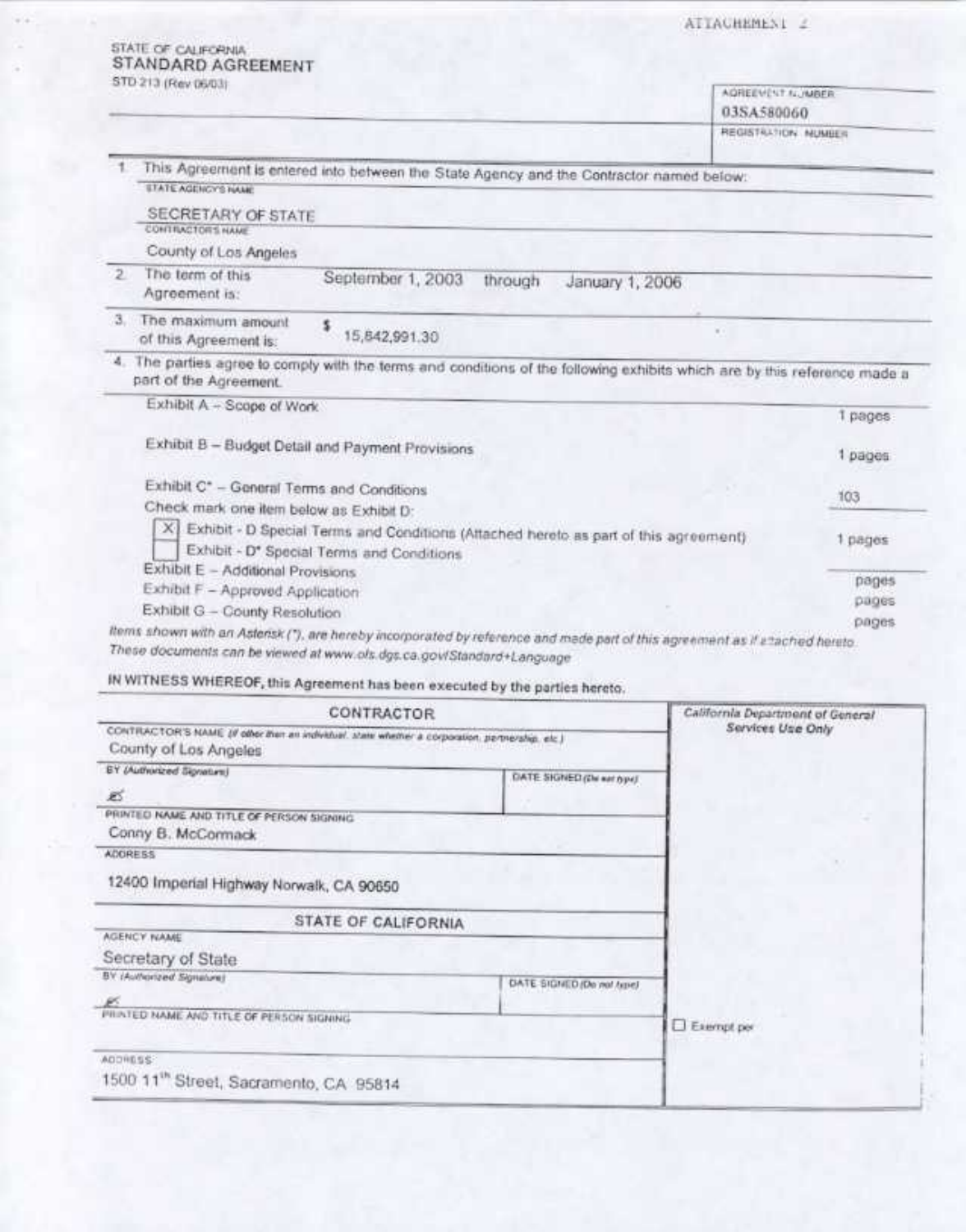COUNTY NAME 03SA55006D Page 1 of 1

#### **EXHIBIT A** (Standard Agreement)

#### **SCOPE OF WORK**

#### BACKGROUND:

Section 102 of Title I of the Help America Vote Act requires payments to states to replace punch card voting systems. California received notice from the United States General Services Administration that its allocation of funds is \$57,322,707. Funds are required by the HAVA to be apportioned to counties through a formula that provides a fixed sum of money for each "qualifying precinct" - defined as a precinct using a "punch card" voting system in the November 2000 election. "Punch card" voting systems, for California purposes are Votomatic, Pollstar, and Datavote. According to the Statement of Vote for the November 7. 2000 General Election, there were 17,957 qualifying precincts in California, resulting in a per precinct allocation of \$3,192.22.

Thirty (30) counties of California used a punch card voting system in November 2000, the number of qualifying precincts in each county. The State is required to replace all punch card voting systems by January 1, 2004, or it can request an extension to January 1, 2006. If any punch card voting systems are not replaced by this date, the State is required to refund the unused monies to the federal government.

The amount of funds for each county is prescribed by formula in the HAVA and the state may not direct unused funds to any other purpose. Los Angeles \_\_\_\_ County has been allocated \$ 15.842.991 based upon this formula.

#### COUNTIES RESPONSIBILITIES:

Los Angeles County herein after referred to as County, shall use said allocation prior to January 1, 2004 ( or January 1, 2006 if the deadline is extended in a waiver requested by the Secretary of State) to replace it's Volomatic Voting System under Title I - Section 102 Punch Card Replacement Allocation Amounts

## COUNTY AND STATE CONTACTS

The project representatives during the term of this agreement will be

| State Agency: Secretary of State | Contractor: Los Angeles County |  |
|----------------------------------|--------------------------------|--|
| Name: Kevin Shelly               | Name: Conny B. McCornuck       |  |
| Phone: (916) 657-2166            | Phone: (562) 462-2716          |  |
| Fax: (916) 653-8544              | Fax: (562) 929-4790            |  |

Direct all contract related inquiries to:

| State Agency: Secretary of State                                                                  | Contractor: LA County Registrar-Recorden/County Clock |
|---------------------------------------------------------------------------------------------------|-------------------------------------------------------|
| Section/Unit: Contracts                                                                           | Section/Unit: Finance and Management                  |
| Attention: Shannon Kauffman                                                                       | Attention. Kathleen Connors                           |
| Address: 1500 11" Street, Sacramento CA 95814   Address: 12400 Imperial Highway Norwalk, CA 95650 |                                                       |
| Phone: (916) 653-5974                                                                             | Phone: (562) 462-2652                                 |
| Fax: (916) 653-8544                                                                               | Fax: (562) 868-8109                                   |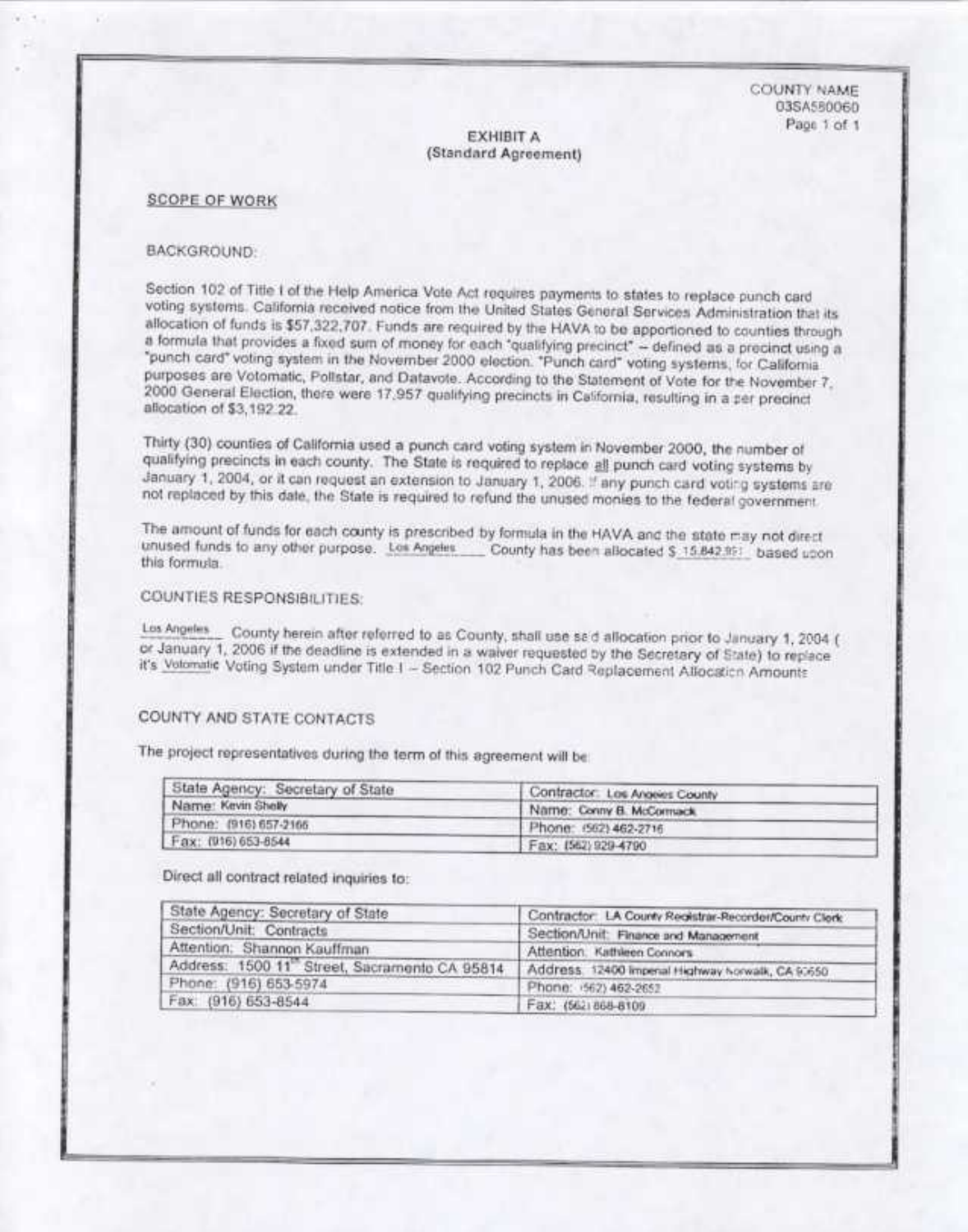**COUNTY NAME** 03SA580060 Page 1 o' 1

#### **EXHIBIT B** (Standard Agreement)

### **BUDGET DETAIL AND PAYMENT PROVISIONS**

#### 1. Advance Payment

The county of Los Angeles shall be allocated \$15,842,991 for advance payment

#### 2. Budget Contingency Clause

- A. It is mutually agreed that if the Budget Act of the current year and/or any subsequent years covered under this Agreement does not appropriate sufficient funds for the program, this Agreement shall be of no further force and effect. In this event, the State shall have no liability to pay any funds whatsoever to Contractor or to furnish any other considerations under this Agreement and Contractor shall not be obligated to perform any provisions of this Agreement.
- B. If funding for any fiscal year is reduced or deleted by the Budget Act for purposes of this program. the State shall have the option to either cancel this Agreement with no liability occurring to the State, or offer an agreement amendment to Contractor to reflect the reduced amount.

#### 3. Federal Funds

- A. It is mutually understood between the parties that this contract may have been written for the mutual benefit of both parties before ascertaining the availability of congressional appropriation of funds, to avoid program and fiscal delays that would occur if the contract were executed after that determination was made.
- B. This contract is valid and enforceable only if the United State Government for the fiscal year 03/04 for the purpose of this program makes sufficient funds available to the state. In addition, this contract is subject to any additional restrictions, limitations, or conditions enacted by the Congress or to any statute enacted by the Congress that may affect the provisions, terms, or funding of this contract in any manner.
- C. The parties mutually agree that if the Congress does not appropriate sufficient funds for the program, this contract shall be amended to reflect any reduction in funds.
- D. The department has the option to invalidate the contract under the 30-day cancellation clause or to amend the contract to reflect any reduction in funds.

#### 4. Prompt Payment Clause

Payment will be made in accordance with, and within the time specified in, Government Code Chapter 4.5, commencing with Section 927.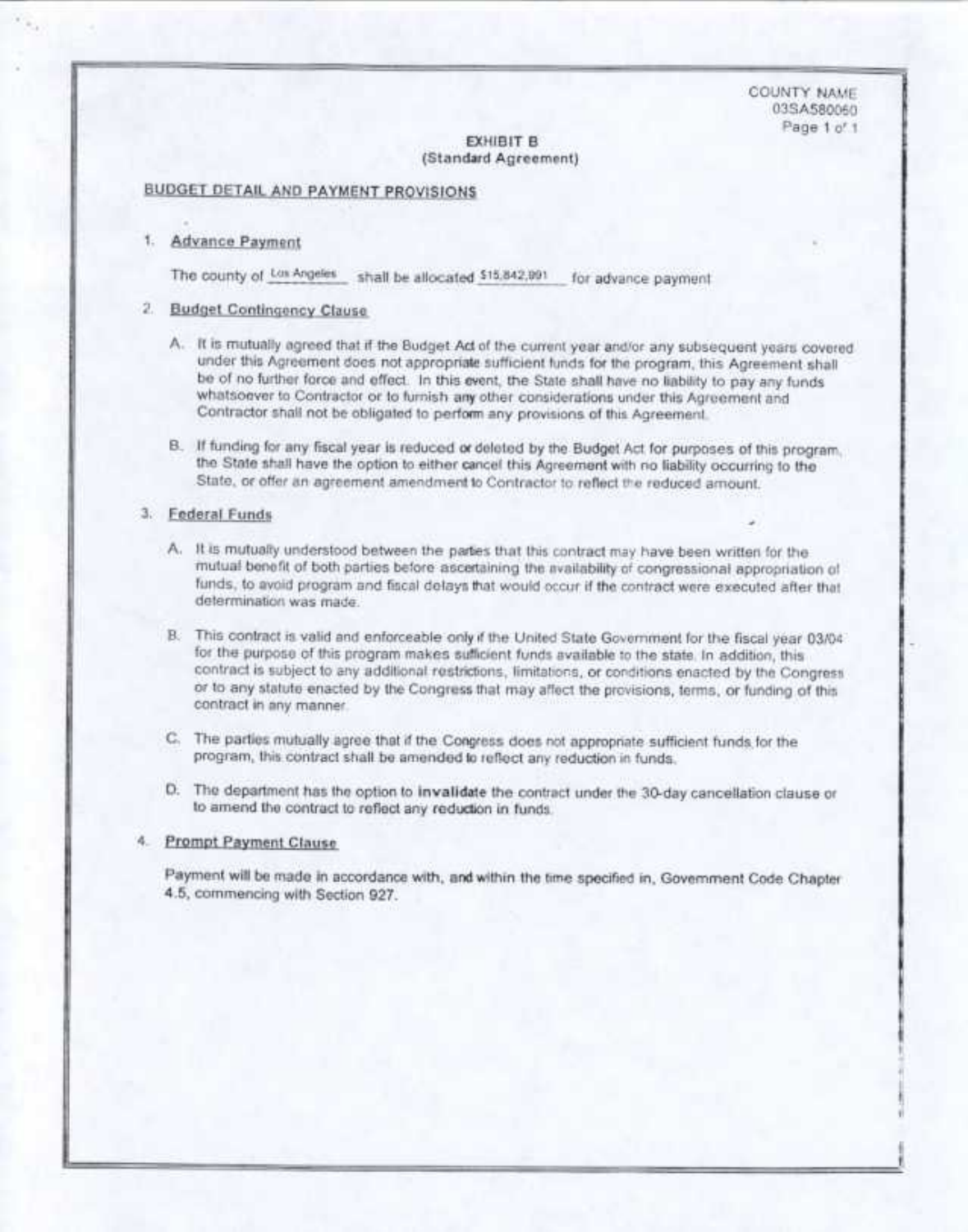COUNTY NAME 03SA580060 Page 1 of 1

#### EXHIBIT C (Standard Agreement)

# GENERAL TERMS AND CONDITIONS

PLEASE NOTE: This page will not be included with the final agreement. The General Terms and Conditions will be included in the agreement by reference to Internet site: www.dgs.ca.gov/contracts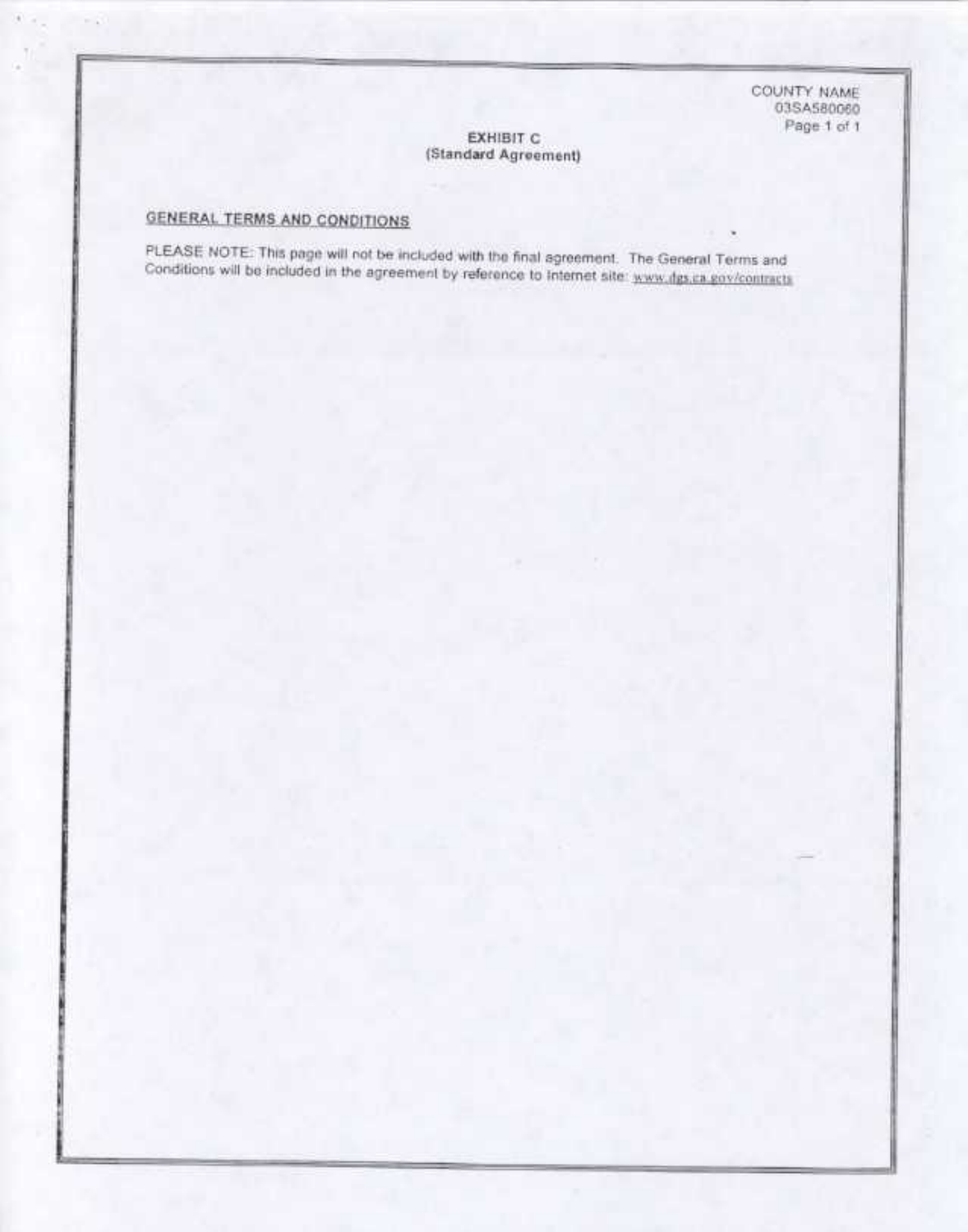COUNTY NAME 03SA580060 Page 1 of 1

#### **EXHIBIT D** (Standard Agreement)

#### SPECIAL TERMS AND CONDITIONS

#### 1. Agency Liability

The Contractor warrants by execution of this Agreement, that no person or selling agency has been employed or retained to solicit or secure this Agreement upon agreement or understanding for a commission, percentage, brokerage, or contingent fee, excepting bona fide employees or bona fide established commercial or selling agencies maintained by the Contractor for the purpose of securing business. For breach or violation of this warranty, the State shall, in addition to other remedies provided by law, have the right to annul this Agreement without liability, paying only for the value of the work actually performed, or otherwise recover the full amount of such commission, percentage, brokerage, or contingent fee.

## 2. Potential Subcontractors

Nothing contained in this Agreement or otherwise, shall create any contractual relation between the State and any subcontractors, and no subcontract shall relieve the Contractor of his responsibilities and obligations hereunder. The Contractor agrees to be as fully responsible to the State for the acts and omissions of its subcontractors and of persons either directy or indirectly employed by any of them as it is for the acts and omissions of persons directly employed by the Contractor. The Contractor's obligation to pay its subcontractors is an independent obligation from the State's obligation to make payments to the Contractor. As a result, the State shall have no obligation to pay or to enforce the payment of any moneys to any subcontractor.